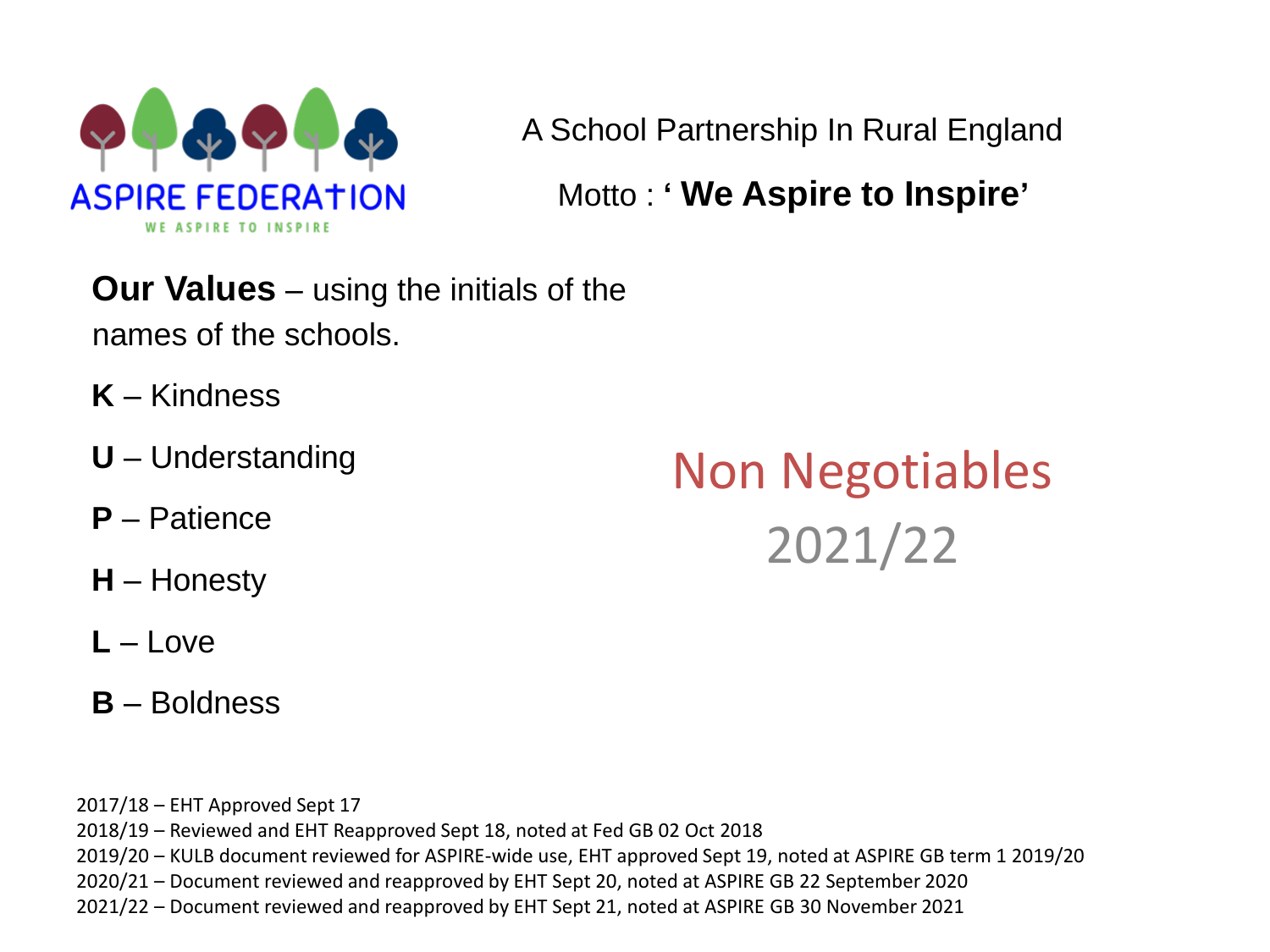At our two Church of England schools this policy will be delivered through strong links made to our Christian values:

### **Leeds & Broomfield Church of England Primary School**

At Leeds & Broomfield we build strong foundations for all; to learn, flourish and fill their hearts with God's love. Everyone is important, valued and needed to make L&B grow. We give a quality all round nurturing education which develops the whole child; If the rain came we would not fall.

"*As many hands build a house, so many hearts make a school." (Matthew Ch 7 24-27)*

### **RESPECT RESILIENCE EMPATHY CURIOSITY HONESTY**

Our school Christian Values support the development of the children and all within the school and local community, giving the children and staff a positive outward looking view. The pupils and staff support and help each other and the local community enabling all to flourish.

We have explored the story of Matthew (Ch 7 24-27) showing curiosity, and the children felt empathy for the builder of the house on the sand, but said they must be resilient to try again. Jesus was honest with his followers and people followed and trusted him. The story continues showing how Jesus respected all and everyone who wanted to listen and learn could – no one was turned away. This high level of inclusion and respect is what makes Leeds and Broomfield a great school community to be part of 'many hearts make a school'.

### **Ulcombe Church of England Primary School**

"*Unity and diversity in the body – one body, many members." (Corinthians Ch 12 12-27)*

**HOPE RESPECT ENDURANCE TRUST**

At Ulcombe Church of England Primary School endurance plays an important role in both our social learning and cultural ethos, where children aspire to be the best they can be. Diversity is the key to our curriculum and opportunities to progress and succeed both academically and as individuals are provided – many members working in unity with respect for each other. Hope is at the heart of our school community and is explicitly shown by both children and adults in our school, regardless of where the path of life leads them. Through God's love and trust each individual learns the skills important for them but also adds value to the community as a whole.

We are Ulcombe Church of England Primary School and each one of us is a part of it!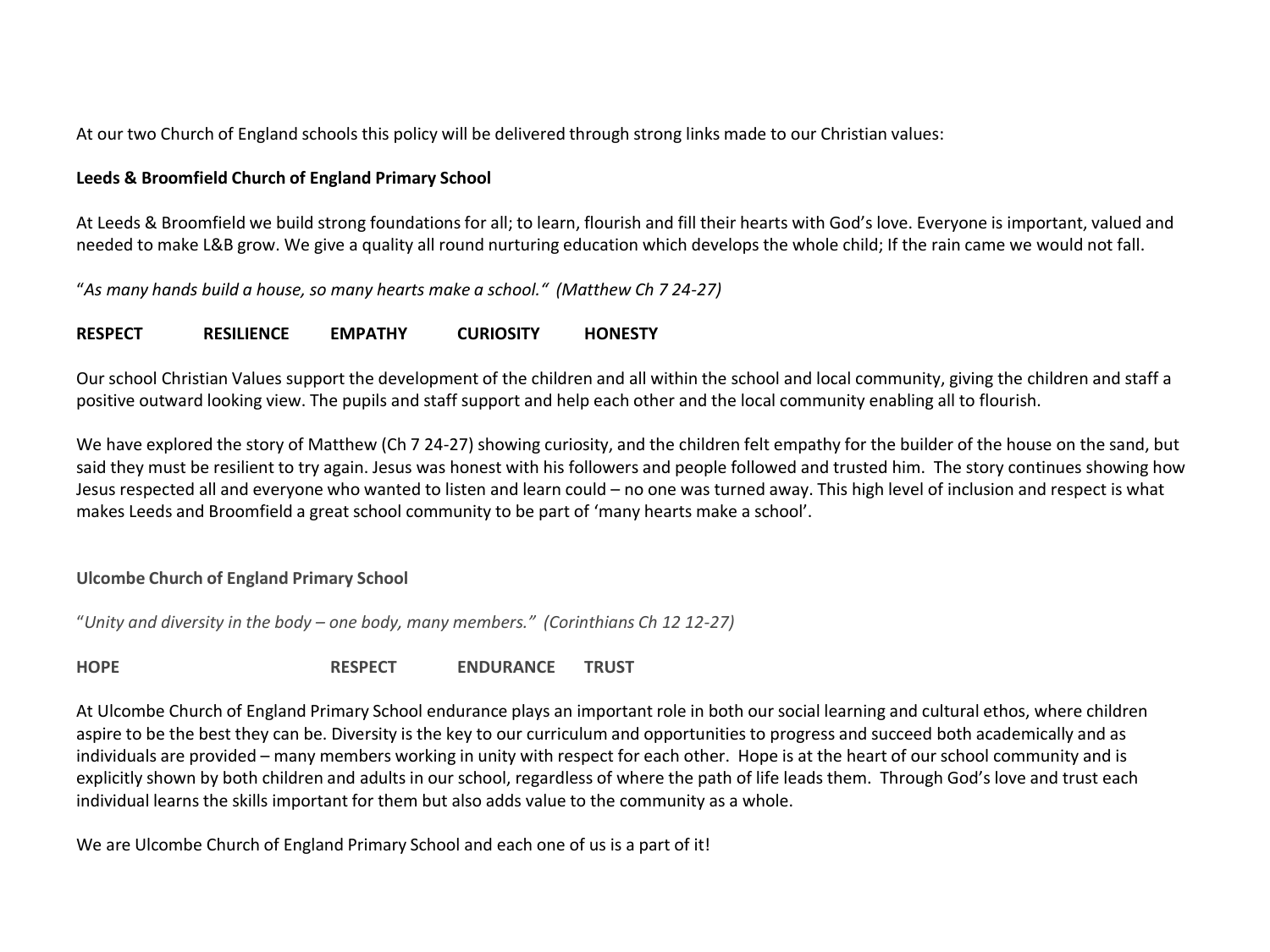### **Assessment for Learning**

**A protocol for establishing assessment at the heart of the teaching and learning process; whereby learners are empowered through a learning dialogue that supports them in identifying where they are and where they need to be.** 

**Learning intentions Learning intentions are crucial for involving children in assessing their own learning. Teachers refer to them regularly throughout the lesson in order to understand the progress children are making. They can be focused on skills, knowledge and/or understanding. They should be the context setter for learning and layered for mixed year group teaching.** 

#### **Success criteria**

**Success Criteria are shared with children in all learning contexts. In some cases these are generated by the children. They are** *always* **a framework to evaluate learning against. They are process or outcome based, differentiated and are clear, challenging and shared with the children throughout the lesson. They are distinct from a set of instructions** 

**Pupil response Children are expected to respond to their teacher's feedback whether verbal or written. It is expected that children are given opportunities within the federation day to feedback on comments made.** 

#### **Targets**

**We use the KCC target sheets which are set and reviewed by the children as well as the adults who support them in their learning. They are specific and personalised; focusing on each child's development points and needs. We use questions in our feedback with the children**

### **Learning Walls**

**Learning walls for English, mathematics and science are prominently displayed in the class to support teaching for learning. All learning walls conform to the federation protocol. They display current learning and thinking including children's thoughts, reflections and questions. Modelled writing is prominent alongside examples of planning and editing. Whilst learning walls are necessarily work in progress, they are tidy and well displayed so that children and adults can access the support they provide.** 

#### **Questioning and response contexts**

**High quality questioning is central to effective teaching. In every lesson there will be** *planned* **opportunities for children to engage in dialogic talk through strategies such as Think pair share, envoying and talk partners. Teachers plan questions carefully so that thinking is developed at a high level and children are given plenty of opportunities to form and adapt responses with their peers. Assessment for Learning (AfL) means using evidence and dialogue to identify where pupils are in their learning, where they need to go and how best to get there. Teachers skillfully question to ensure learning is active and engaging**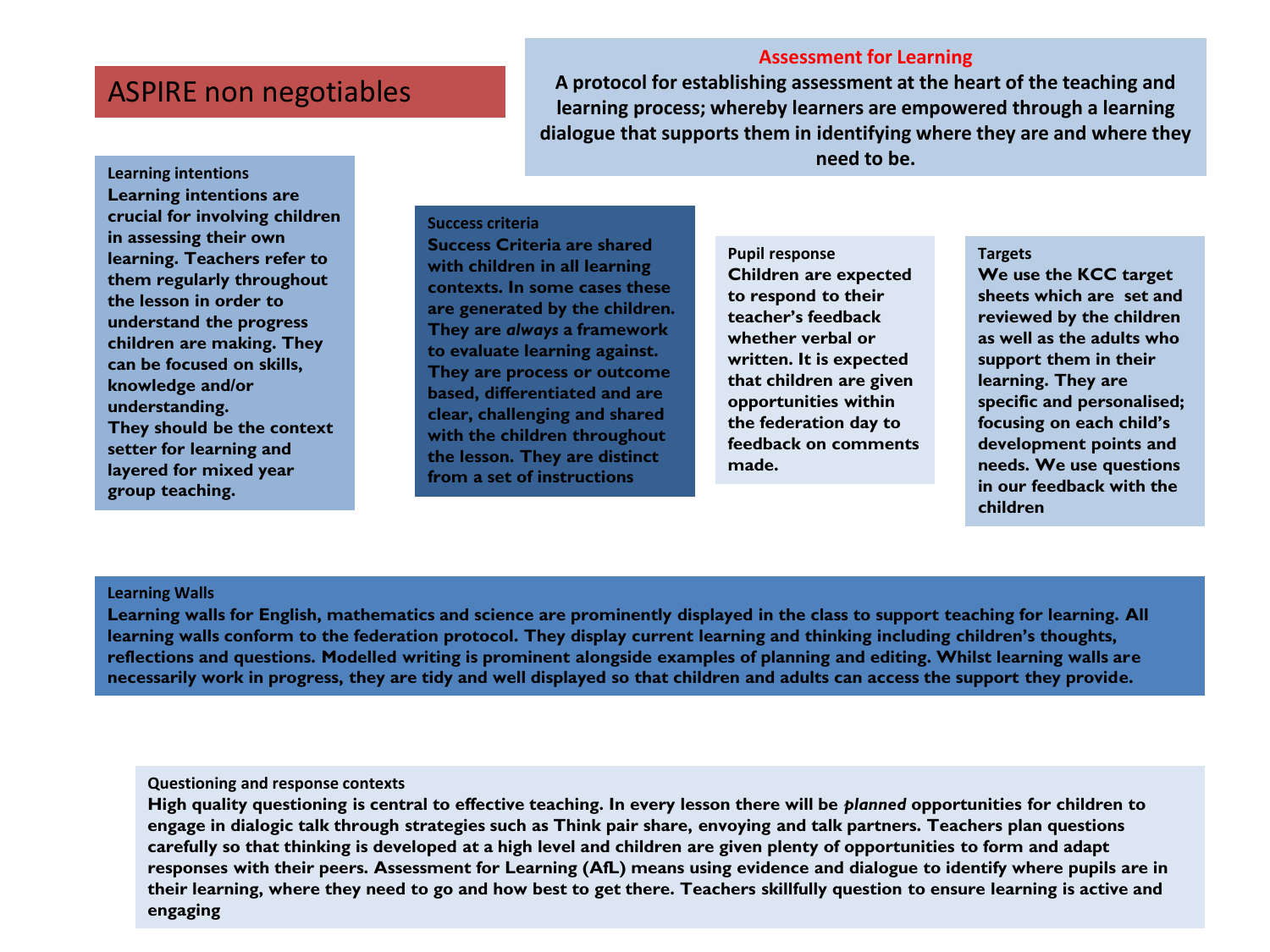### **Modelling**

**All adults model the qualities we wish to see. We listen carefully, having empathy and positive regard for others. We actively promote resilience and independence so that all children feel confident when learning becomes challenging and difficult. We encourage and support children in seeking their own solutions to problems they may encounter so that they develop the emotional intelligence vital for future growth and success** 

#### **Relationships**

**Positive, respectful and nurturing relationships are the context within which great learning occurs. Developing effective relationships is vital in securing appropriate conditions for learning. Teachers know their children well and develop a culture where children feel safe and are confident to take risks. We have high expectations for all children and plan learning contexts that enable all learners to feel respected and challenged. Teachers acutely understand that good learning behaviour comes from good teaching behaviour.** 

### **Behaviour for Learning**

**A protocol for establishing relationships based on respect, integrity and understanding; whereby the federation community establishes clear expectations of everyone's behaviour and promotes solution focused approaches** 

**Values in action Our agreed values underpin all that we do and provide a clear framework for discussion and debate. All adults support children in using our values to solve differences and discuss feelings. Learning supports social relationships through shared activities, peer tutoring, cooperative learning, and acknowledging the accomplishments and cultures of all learners** 

#### **Intrinsic rewards**

**Lessons motivate and inspire, encouraging a culture where the reward is in the learning itself. Good behaviour for learning is an expectation not an exception. Good quality** 

**learning provides the focus for celebration.** 

### **Parent partnership**

**We work together with parents and carers to provide positive role models that support children's learning and social development. All adults in federation are positive and never judge home contexts. As a federation, we offer support to families who go through periods of difficulty .**

#### **Self-esteem**

**We recognise positives and provide praise meaningfully, developing a community of learners where there are high expectations that children strive to meet. By focusing on effort, children see intelligence as a variable that changes and that they can control. Children are therefore empowered to learn.** 

#### **Behaviour Policy**

**All staff follow the behaviour policy, in a calm way without raised voices. Incidents are referred to senior staff only when necessary. The minimum number of staff are taken from other duties to support. All pupils are dealt with uniformly. The EHT gives permission to exclude**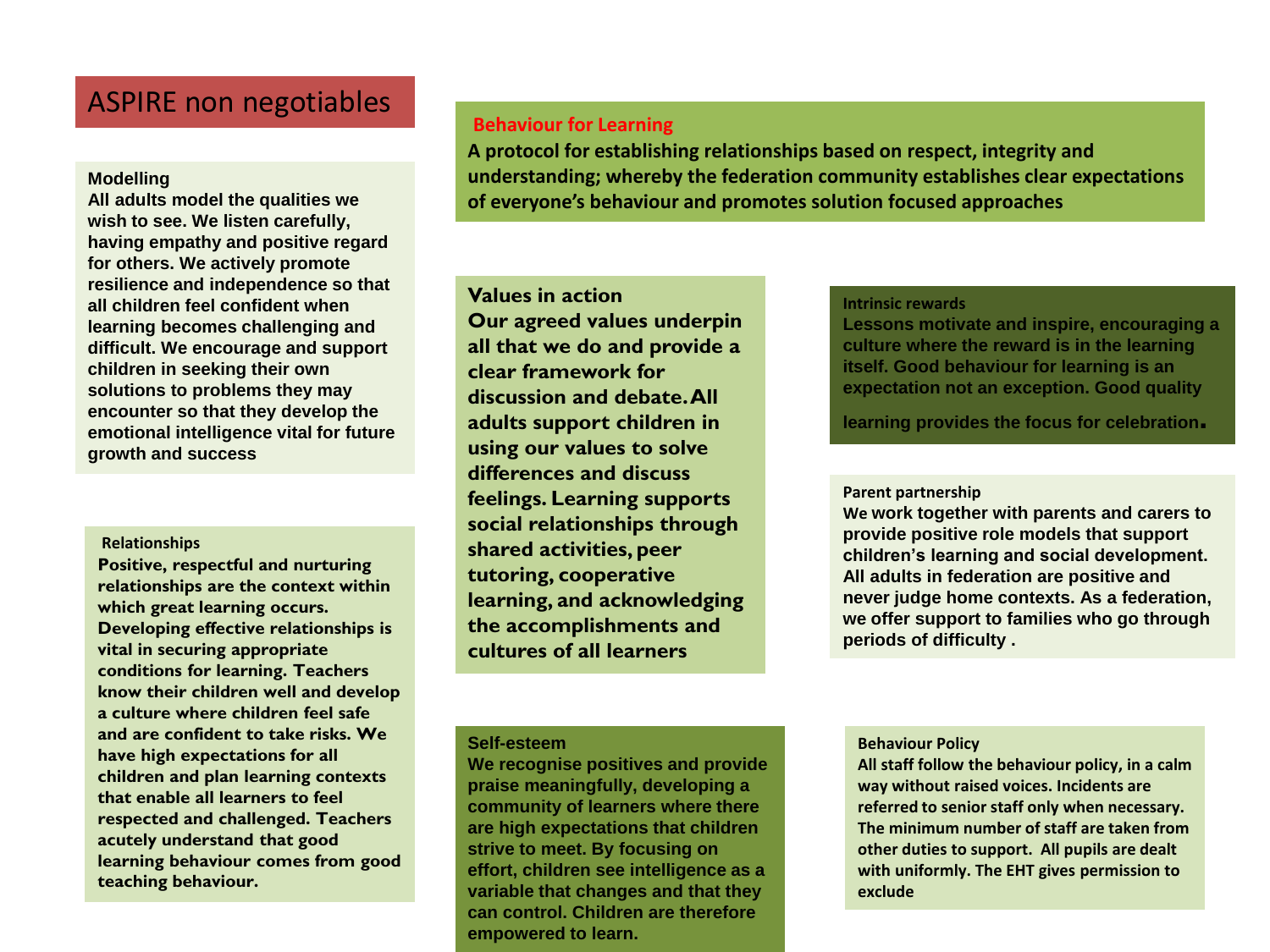**Learning is vibrant and texts for learning are engaging, relevant and purposeful. Children are highly engaged in the context of their learning and are able to discuss it in depth and generate and follow lines of enquiry. The texts provide meaningful opportunities to apply skills and should, wherever possible, enable connections to be made across the curriculum** 

## **Quality first teaching All children make progress in every lesson. Secure AFL ensures that learning is personalised and nextstep driven.**

**Learning is skills led and not task driven. Learning intentions and success criteria frame all lessons. High quality questioning and discussion embed and extend learning. Peer, self and teacher feedback are used effectively to embed and extend learning. Guided group work is planned for to secure next steps. Groupings are fluid and needs led. Children are aware of and can explain what they have learnt and what they are learning to do next.** 

### **Teaching for Learning**

**A protocol to ensure that our federation community develops the highest standard of teaching and learning at all times. Learning is Texts for Learning dynamic, creative, challenging and engaging** 

#### **Communities of Learners**

**All members of the learning community are valued and feel safe. Protocols are established to enable all learners to feel confident in the learning process. Children's thoughts, questions and responses are evident in all classes; Children use displays to support thinking and take great pride in the quality of learning on display.** 

### Planning for learning **Planning ensures that assessment informs learning. Planning supports teachers to design learning opportunities that ensure all children access the next steps in their learning. Assessment is used effectively to close learning gaps to ensure all children make maximum progress. Planning includes learning intentions, success criteria, key questions and opportunities to challenge and apply skills. Planning is always adaptable and responsive to learning needs.**

#### **Leadership**

**Through monitoring and effectively targeted CPD curriculum leaders ensure current thinking and best practise drive teaching for learning. They monitor the quality of learning and develop professional dialogue and feedback to ensure key expectations are being met consistently across the federation.** 

#### **Expectations**

**Learning outcomes in all books are high. Progress is evident across all books. Handwriting and presentation are of a high standard in all books. The expectation is all that all children will progress with the right opportunities and support**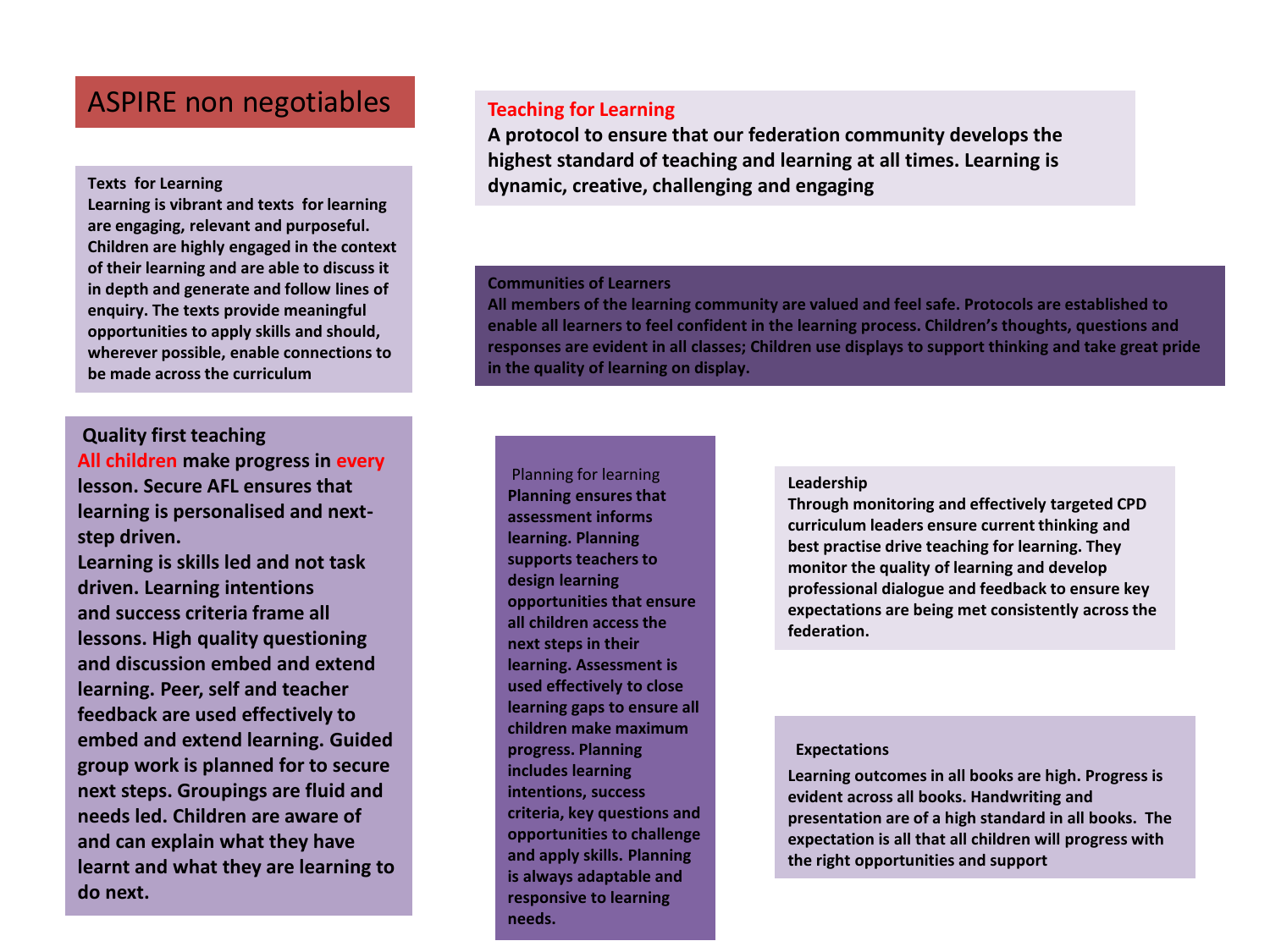#### **Displays for learning all times**

**Displays of children's learning are of a high standard. Learning is presented creatively and children are taught presentation skills. Learning is mounted with even borders that frame work appropriately. Learning is placed effectively on the display to encourage the eye to explore and engage with it. Displays are labelled effectively to contextualise learning, promote thinking and signpost the learning journey. Children's selfassessment and reflections are displayed alongside their learning. Surfaces are used to display artefacts and resources.**

#### **Working Walls**

**Working walls for English, mathematics and science are prominently displayed in the class to support teaching for learning. All learning walls conform to the ASPIRE protocol. They display current learning and thinking including children's thoughts, reflections and questions. Modelled writing is prominent alongside examples of planning and editing. Whilst learning walls are necessarily work in progress, they are tidy and well displayed so that children and adults can access the support they provide.**

### **Environment for Learning**

**A protocol for establishing an environment that inspires minds, celebrates learning of the highest standard and communicates our federation values at** 

#### **Book Areas**

**All classes have attractive book areas that display books creatively and entice children to read. Books are classified and grouped with questions and prompts that guide and structure browsing opportunities. The book area is a comfortable and relaxing place to read. Children's recommendations and reflections on their reading are displayed creatively**

**Maintenance** 

**Classrooms and shared areas are tidied after use by the children and adults who have used them. Displays are repaired immediately so that they never end up tatty or damaged. Posters and notices are displayed neatly and are not stapled or taped to doors, window frames or windows. Window glass and viewing panels are kept clear. There is no clutter.**

**Resources Equipment and resources are safely returned by the class groups who have used them and placed tidily in the appropriate base. Teacher's files and papers are stored away and adult desks are kept tidy and organised. Pupil's books are clearly available and pride is taken in appearance.**

#### **Pupil ownership**

**The environment is the context for learning. Children interact with it because it promotes thinking and engagement. Children's thoughts, questions and responses are evident in all classes; displayed on learning walls and displays. Children use displays to support thinking and take great pride in the quality of learning on display.**